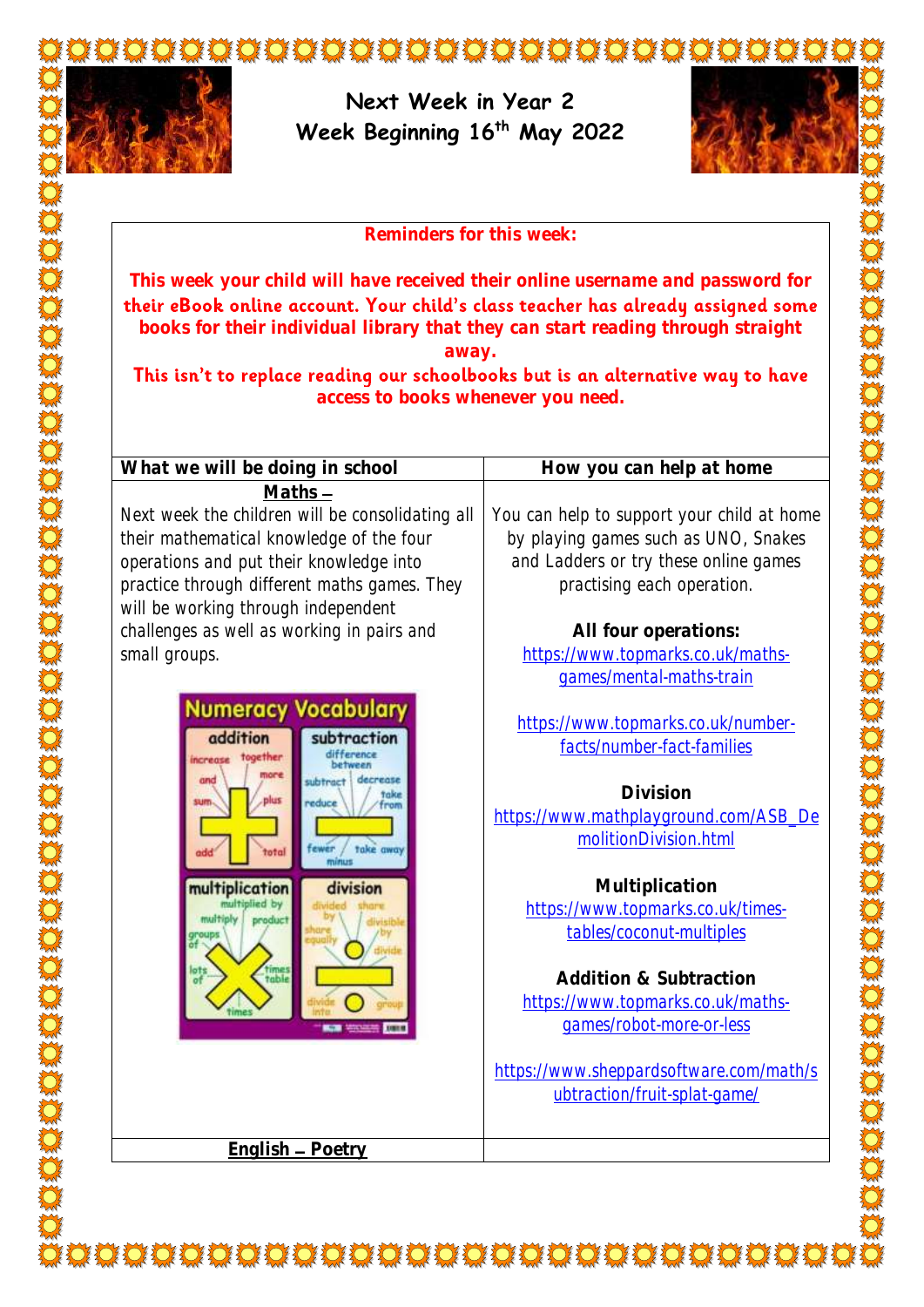

## **Next Week in Year 2 Week Beginning 16th May 2022**



This week the children will be rewriting the famous poem 'London's Burning' and recreating their own using their knowledge of the Great Fire of London.

They will think of words and vocabulary that is specific to our topic such as bakery, gunpowder, timber, cobbled streets and then see if they can create these into their own version. They will rehearse and add actions before performing to the class.

Choose some poetry books to read with your child at home or find some poems online.<https://poets.org/poems-kids>

Can they choose a subject or a hobby they are passionate about and write their own poem? Bring them in and share them on Class Dojo.



**Topic- The Great Fire of London**

**History:** Next week the children will be having an online zoom workshop from the National Archives team learning all about how we know the fire happened. They will examine different sources of evidence that will teach them the disciplinary skills that historians need to know how things happened and what things happened in the past.



## **History**

Can you find out a little bit about your past in your family? Perhaps you have some old artefacts, diaries, pictures that you can show your child and help them learn how historians use these to find out about the past, or create a family tree.